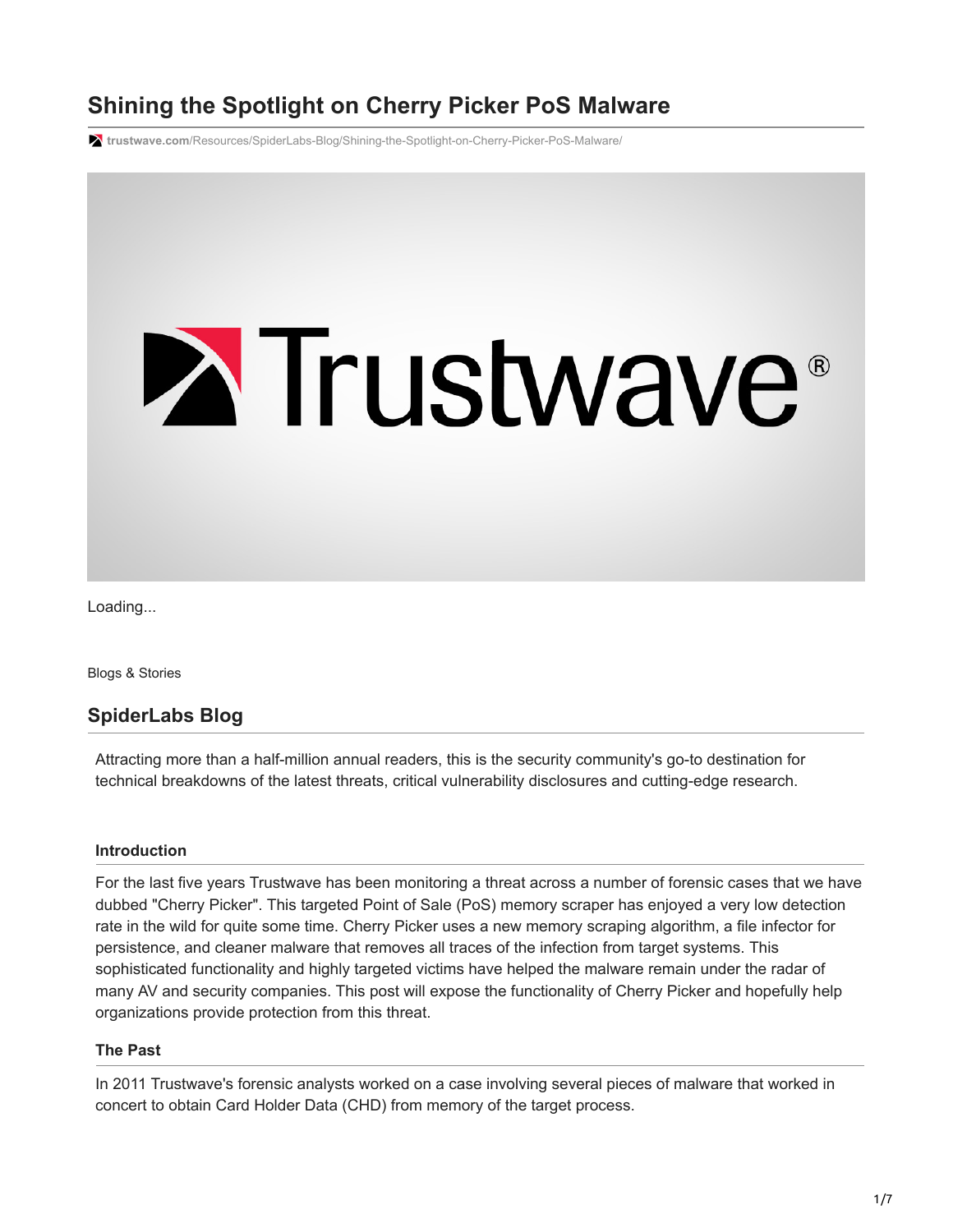| <b>Filename</b> | Hash                                                             | <b>Compile</b><br><b>Date</b>   |
|-----------------|------------------------------------------------------------------|---------------------------------|
| searcher.dll    | B532B2C489EC2989AA976151D9E3878323B9AAD20AF0DC8538F1B30379449162 | $2009 - 11 -$<br>05<br>20:12:18 |
| sr.exe          | E81D12CB40A32A233780328D0BB73598D393C47049847DBBA24881DE034BF938 | $2009 - 11$<br>05<br>20.12.12   |

Sr.exe is a command line interface that accepts *n* Process IDs (PID) and injects the searcher.dll into each process. Searcher.dll looks for CHD in the injected process and writes out the found data to a plain text file as %WINDIR%\system32\Data.txt directory. These samples are fairly well detected with both files being flagged by a large number of AVs as a generic banking Trojan or Point of Sale (PoS) memory scraper. However, this tool set never seems to be alone on the system. Our investigations have found it being used with, or embedded in, an AutoIt script such as [fishnetsecurity](https://www.fishnetsecurity.com/6labs/blog/autoit-scripting-pos-malware) discusses. [TrendMicro](http://www.trendmicro.com/vinfo/us/threat-encyclopedia/malware/troj_banker.qpa) found it in use with another PoS memory scraper called Rdasrv. Trustwave's malware researchers presented [this](http://sector.ca/portals/17/Presentations12/Josh%20Grunzweig%20-%20Ryan%20Merritt%20-%20Targeted%20Malware%20Attacks%20-%20Sophisticated%20Criminals%20or%20Babytown%20Frolics%20-%20Sector%202012.pdf) threat at the Sector conference detailing exactly how they worked as well as including both Cherry Picker and Searcher artifacts in a SANS course: [Sniper Forensics](https://files.sans.org/summit/forensics11/PDFs/Sniper%20Forensics-Target%20Acquisition.pdf).

So not exactly under the radar huh? Okay, fair enough. Just like in all the infomercials we get to the part you all know… BUT WAIT! There's more.

## **Cherry Picker**

Cherry Picker is a set of malware that has also been seen on systems in conjunction with searcher.dll; however, unlike Searcher it has gone largely unnoticed by the AV and security community. While Searcher has remained unchanged on the various cases it has been seen on, Cherry Picker has undergone consistent improvement over the years. So what is Cherry Picker exactly? There are essentially been 3 versions of the main malware:

## Filename: **Pserver32.dll**

| <b>Version</b> | Hash                                                             | <b>Compile</b><br>Date            |
|----------------|------------------------------------------------------------------|-----------------------------------|
|                | CB71B31AF4BC5A5D3F541BEFF87ECBFD55F24BA7AD6249484608E359D880F2DD | 2009-<br>$12 - 05$<br>05:12:21    |
| 2              | AC1837B37A495BEDF644A2824CD36F2BFB34CAD122C26E1FE497146A8F2A16A4 | $2010 -$<br>$03-04$<br>13:22:59   |
| 3              | 3F366CCED9473CFBEDA0245F5817699D5BEB81D0AB4D2C81E1E3DCB7DCE7465D | $2015 -$<br>$02 - 01$<br>01:13:33 |

If this were a legitimate development project these versions would be minor version updates. Each one adds a small amount of functionality to the previous version.

#### **Loading**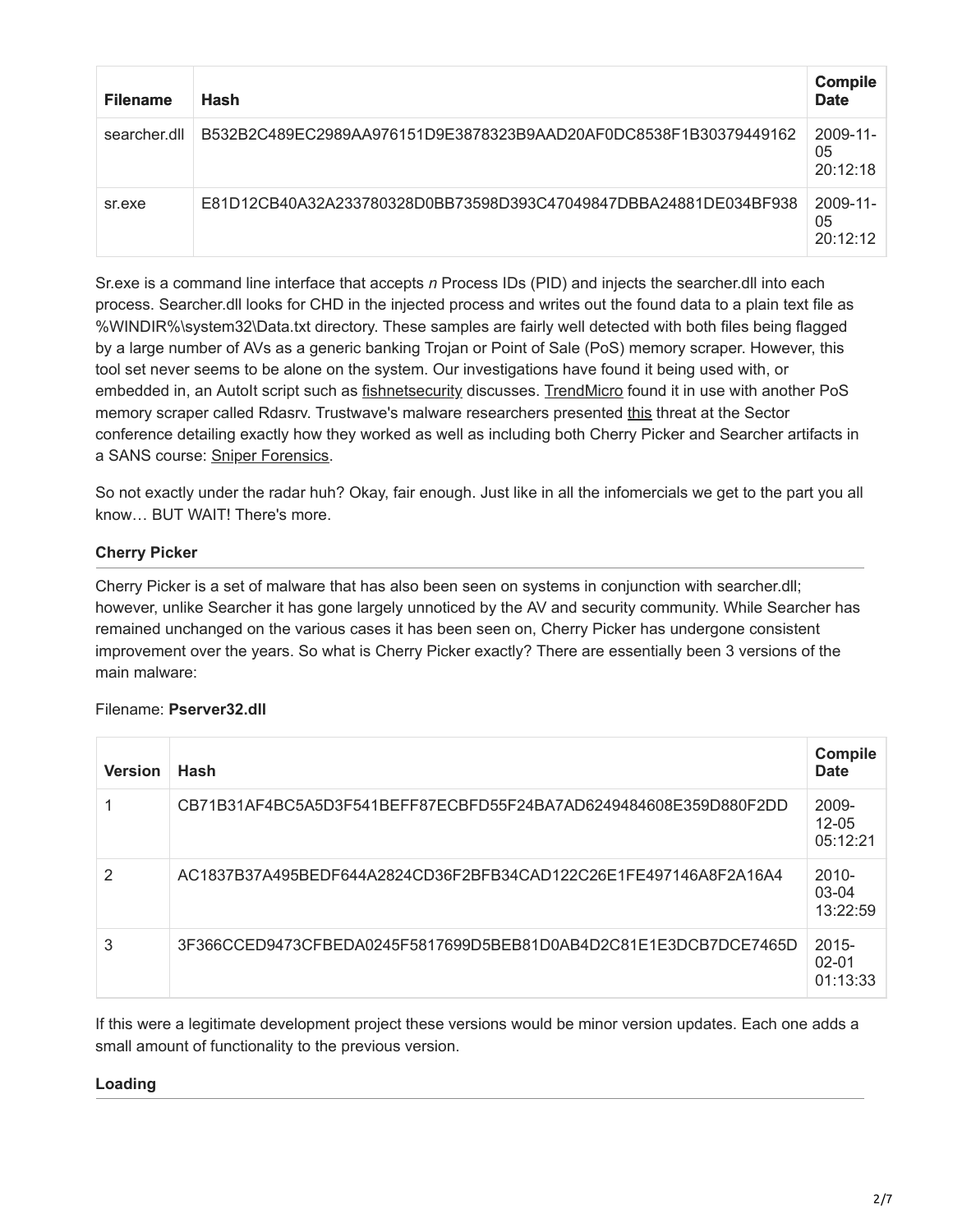Before we can talk about the meat of Cherry Picker's functionality, we need to take a look at how the DLL is loaded into memory. In the searcher.dll case, sr.exe was used to inject the scraper into the memory of a target running process. No persistence was used to perform this function automatically. Cherry Picker has two different ways to install persistence. In several of the cases, a registry file was discovered, that when ran added pserver32.dll the following registry key:

[HKEY\_LOCAL\_MACHINE\SOFTWARE\Microsoft\Windows NT\CurrentVersion\Windows]

"AppInit\_DLLs"="pserver32.dll"

From the Microsoft support site:

"The AppInit\_DLLs are loaded by using the **LoadLibrary()** function during the **DLL\_PROCESS\_ATTACH** process of User32.dll. Therefore, executables that do not link with User32.dll does not load the AppInit\_DLLs. There are very few executables that do not link with User32.dll."

In order for the DLL to be loaded from the AppInit\_DLLs registry key, it must be "turned on". This is accomplished by setting the following registry key to 1:

[HKEY\_LOCAL\_MACHINE\SOFTWARE\Microsoft\Windows NT\CurrentVersion\Windows]

"LoadAppInit\_DLLs"=0x00000001

This causes numerous applications to load the malicious DLL at startup. On the most recent case our analysts found an additional install mechanism that greatly increased the options available to the attacker. The author upgraded sr.exe to srf.exe:

| srf.exe | 7AB1F21B41134FF21476760434569383D8FD55D444DF035C900F330B13F70CBD | 2010-03- |
|---------|------------------------------------------------------------------|----------|
|         |                                                                  |          |
|         |                                                                  | 16:35:23 |
|         |                                                                  |          |

Srf requires that the first argument match a hardcoded string ("password") in the binary. This may help it prevent AVs from marking it as malware since it exits without performing any malicious activity. Srf provides a handy usage to show what options are available to install the malware:



The injection option is still here, although it has been expanded to include the ability to inject into all running processes, processes by name, or processes by PID. They can also install/uninstall a variable DLL name into the AppInit DLLs registry key (which is what they mean by autorun). Then there is the patch DLL option. This option is a sophisticated file infector that patches the legitimate user32.dll on disk to first load the malicious DLL provided in the option before continuing on with the legitimate functionality of the system DLL. Srf uses a little known legitimate function of windows (sfc\_os.dll #5) to disable system write protection on all 3 versions of user32.dll stored on the system. The legitimate copy is then copied to the same directory under user32.tmp before adding a DllEntryPoint to user32.dll with malicious code to load the supplied DLL.

This is the entry point for the legitimate user32.dll: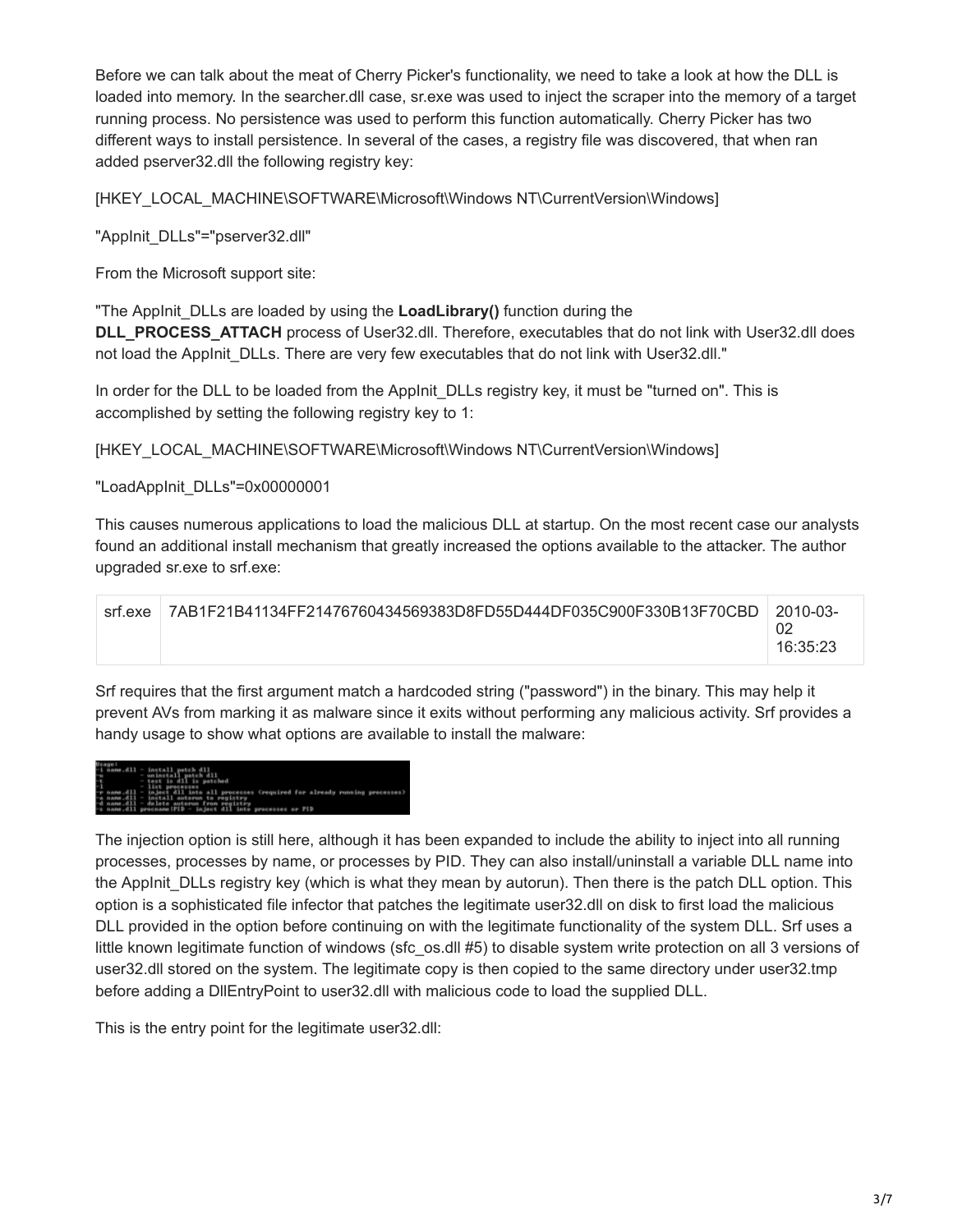| ■ 図 国                                                                                                                             |
|-----------------------------------------------------------------------------------------------------------------------------------|
| : Exported entry 2301. UserClientDllInitialize                                                                                    |
|                                                                                                                                   |
| : Attributes: bp-based frame                                                                                                      |
|                                                                                                                                   |
| ; BOOL stdcall UserClientDllInitialize(HINSTANCE hinstDLL, DWORD fdwReason, LPVOID lpReserved) <br>public UserClientDllInitialize |
| UserClientDllInitialize proc near                                                                                                 |
|                                                                                                                                   |
| uar 6A4= bute ptr -6A4h<br>var 69C= bute ptr -69Ch                                                                                |
| SustemInformation= bute ptr -464h                                                                                                 |
| var 444= dword ptr -444h                                                                                                          |
| var 438- dword ptr -438h<br>var 430= dword ptr -430h                                                                              |
| var 42C= dword ptr -42Ch                                                                                                          |
| var 428= dword ptr -428h                                                                                                          |
| var 424= dword ptr -424h<br>var 420= dword ptr -420h                                                                              |
| var 41C= word ptr -41Ch                                                                                                           |
| ModuleMame= word ptr -21Ch<br>var 14= word ptr -14h                                                                               |
| var 4= dword ptr -4                                                                                                               |
| hinstDLL= dword ptr 8                                                                                                             |
| <b>fduReason=</b> dword ptr 0Ch<br>lpReserved= dword ptr 10h                                                                      |
|                                                                                                                                   |
| ; FUNCTION CHUNK AT 7DC6A06B SIZE 00000074 BYTES                                                                                  |
| : FUNCTION CHUNK AT 7DC6DB70 SIZE 00000023 BYTES<br>; FUNCTION CHUNK AT 7DC6FCE4 SIZE 00000015 BYTES                              |
| : FUNCTION CHUNK AT 7DC94154 SIZE 00000089 BYTES                                                                                  |
|                                                                                                                                   |
| edi, edi<br>nou<br>ebp<br>push                                                                                                    |
| ebp, esp<br>nou                                                                                                                   |
| [ebp+fduReason], 1<br>CRD                                                                                                         |
| short loc 7DC6B705<br>jnz                                                                                                         |

After the modification, the new entry point is DllEntryPoint:



Every time user32.dll is loaded by an application, pserver32.dll is loaded first and then the legitimate code is executed. This has basically the same effect as Applnit DLLs registry key but without leaving the tell tale traces that can be found by a forensic analyst. The majority of Windows executables load user32.dll.

## **The Config**

The first thing the malware does is look for a hardcoded filename in the current working directory that contains configuration information. In version 1 the config file was name **graph32.dll** and was a plaintext file with the header "[config]". The lines after that contain "key=value" pairs that set options available to the malware. The API GetPrivateProfileIntA and GetPrivateProfileStringA are used to parse the plain text file and obtain the configuration values. In version 2 a new type of config file was introduced and the hardcoded filename changed to: **kb852310.dll**. While the plain text config was still supported, if the malware doesn't find the " [config]" header it will attempt to decode the file using a custom de-obfuscation algorithm. I have reversed this algorithm and written a python script, which writes out the de-obfuscated config to disk. The script can be found [here](https://github.com/SpiderLabs/malware-analysis/blob/master/Python/CherryPicker/cherryConfig.py). The plain-text config and the obfuscated config are parsed in two different manners but contain essentially the same information. The one difference is the obfuscated config can contain a public key, which will allow Cherry Picker to encrypt CHD before writing it to the exfiltration file. Both configs contain the following fields:

| Process name to target for injection |  |
|--------------------------------------|--|
|                                      |  |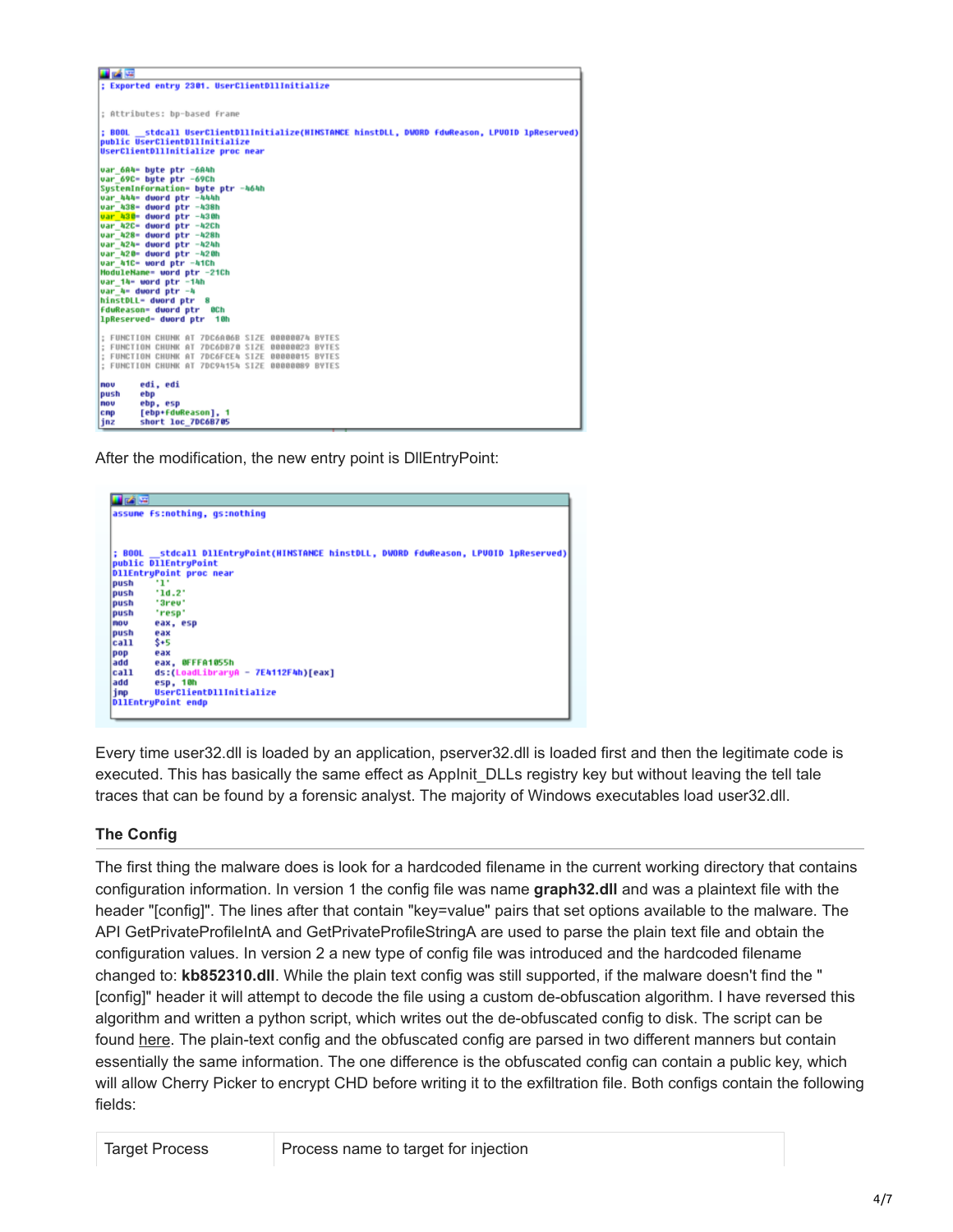| FTP Username           | Username for logging into FTP server                                    |
|------------------------|-------------------------------------------------------------------------|
| <b>FTP Password</b>    | Password for logging into FTP server                                    |
| FTP Host               | Hostname/IP for FTP server                                              |
| <b>FTP Passive</b>     | Use FTP Passive mode                                                    |
| <b>RAR Password</b>    | Password for creating encrypted RAR archives                            |
| <b>RAR Template</b>    | Naming template for encrypted RAR archives                              |
| CHD dump file location | Full path to CHD file ex: C:\Windows\system32\sysss.dll                 |
| Time                   | What time to perform exfiltration of dump files. Ex: time=2045 (8:45PM) |
| Timeout                | Time to wait before scraping memory                                     |

This is how Cherry Picker came by its name. The configuration specifies a target process that it expects to be loaded in. If the parent process does not match the name specified by this field the malware will exit. This implies that the malware author already has scouted the system and knows exactly what process they are targeting. Just like a cherry picker in basketball, Cherry Picker all the other processes on the system to target one process and go after that sweet, sweet card data.

## **Off and Running**

Once the malware has loaded the configuration file and verified that it is running in the correct process, a mutex is created. This prevents multiple copies from spawning on the system and synchronizes the collection of CHD and the exfiltration of files. In version 1 and 2 the hardcoded mutex was:

## **Global\\Srch1Mutex**

Version 3 changed the name to:

## **Global\\SYNC32TOOLBOX**

The malware runs two threads. The first thread is responsible for finding the CHD in the process, writing the results to a file, and preparing the files for exfiltration. The location of the exfiltration file, time to perform the exfiltration, and destination are all contained in the configuration file.

Cherry Picker enumerates the files in the *%WINDIR%\System32* directory and builds a list of all .rar files that are found. It then begins to loop through the memory of the target process looking for CHD and writing it out to [the file specified by the config for exfiltration. In version 3 of the malware, the author introduces a new](https://www.trustwave.com/Resources/SpiderLabs-Blog/Shining-the-Spotlight-on-Cherry-Picker-PoS-Malware/) technique for scraping memory using the API QueryWorkingSet. We will be releasing a follow up to this blog tomorrow detailing this technique.

If a public key is in the config, the data in encrypted before writing it to the exfiltration file, otherwise it is written in plain text. Once the system time matches the exfiltration time listed in the configuration file, the malware will add the file containing the CHD to an encrypted archive using the following command:

#### **rar m <template\_rar\_filename> <exfil\_file> 0 -y -hp<password>**

This thread will then release the mutex and sleep for 15 seconds plus the configured sleep timer. It will then reacquire the mutex and repeat the above process indefinately.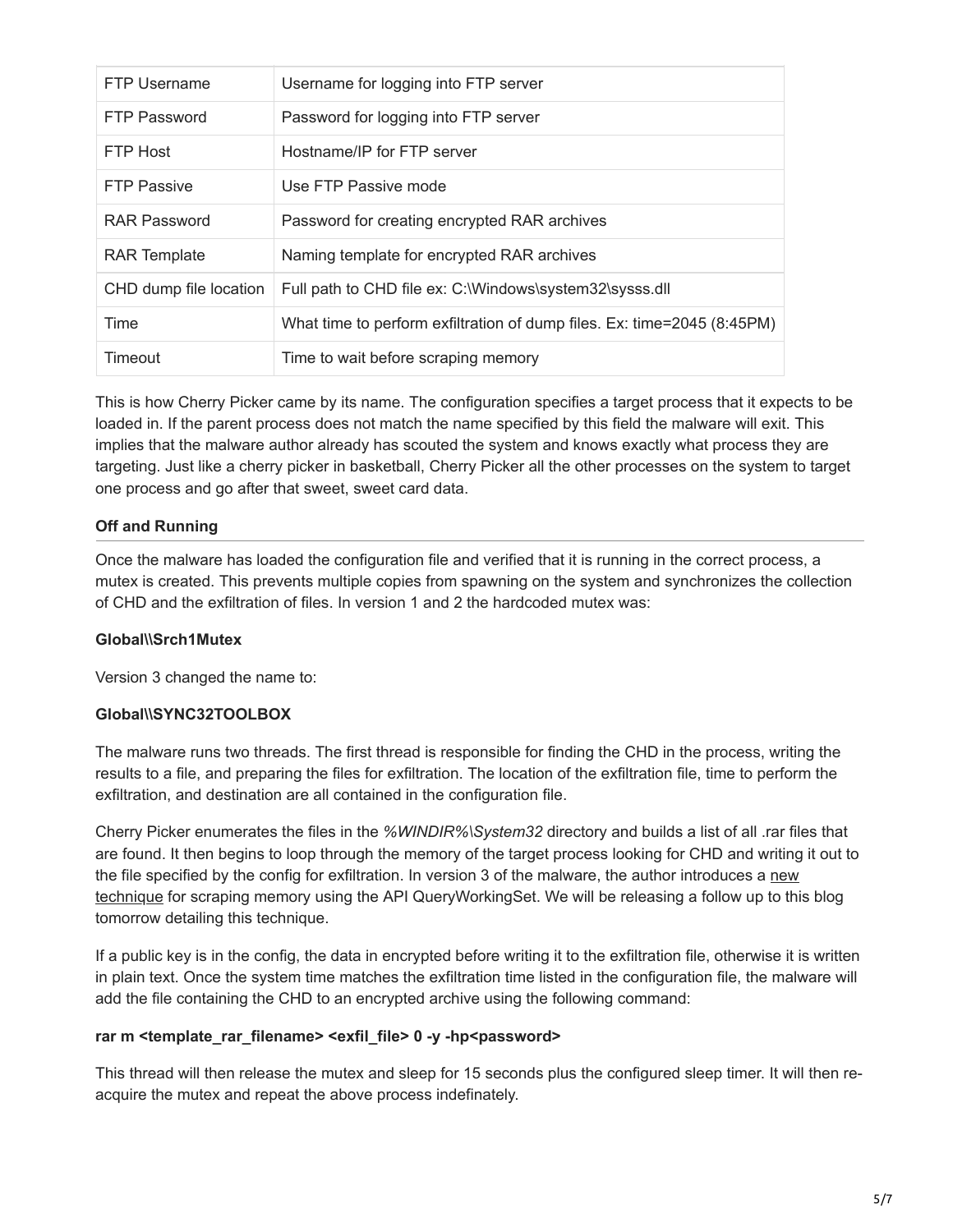The second thread is responsible for exfiltrating the file to the FTP server specified in the configuration file. This thread waits for the mutex to be released and then FTPs all .rar files contained in the global list to the FTP server. If the config is missing the FTP username or password, it will use the IP in the configuration file to perform a POST request to /update.php on the server. The archive is deleted after it is exfiltrated from the system.

This thread also maintains a log of the activities on the system based on the file path given in the configuration file. However, in all the observed configs there was no path listed which caused the log file to be written to %WINDIR%\0.log (or just 0 depending on the version). This file contains a log of the exfiltration attempts and is exfiltrated with the CHD:

#### **<time\_date\_stamp> <exfil\_file\_size> <rar\_exfil\_name>**

### **The Cleanup**

It is rare for malware authors to clean up artifacts on an infected system. On one of the systems the forensic analyst was able to discover a file that did exactly this and more. The author went above and beyond writing a cleaner that return the system to a "clean" state. This cleaner was highly targeted, and contained hardcoded paths to the malware, exfiltration files, and the legitimate files on the system. The recent compile time of the cleaner also points to the cleaner being written for the current malware campaign.

| Cyclexe | C79C6EB598E496B27263B59858FC394AC6262302D63C7FD6CD5148852EA0E744 │ | $12015-$          |
|---------|--------------------------------------------------------------------|-------------------|
|         |                                                                    | 06-30<br>03:57:24 |

Cvc looks for the TeamViewer process running on the system and injects code into it if it finds it, exiting if it doesn't exist. TeamViewer is a free third party remote desktop software. The use of weak or default passwords on remote admin tools is a common initial vector of compromise on PoS systems and was likely the ingress method for the most recent forensic case involving Cherry Picker. The code contains a custom "shredder" function that takes a file path overwrites the file multiple times with 00's, FF's, and cryptographic junk before moving the file to a random name in the same folder. The random name is then deleted. A hardcoded list of malware and exfiltration file locations are shredded. The injected code also shreds the original cvc.exe. The AppInit DLLs registry key is checked for the pserver32.dll value and deleted if it exists. The PoS software that was being targeted is terminated and then re-launched to remove the malware from memory. Once the malware has been removed from the system, the system handles held by the TeamViewer process are enumerated and the handle to the current log file is obtained. The current position is set to the beginning of the file, causing TeamViewer to overwrite its own logs. The injected code then deletes all old log files from the TeamViewer directory. Finally, the connection log is accessed and any reference to the malware author's connection is overwritten with 00's. The injected thread terminates and concludes restoring the system to a near pre-infection state. It does not reset the LoadAppInit DLLs Registry key to 0, which doesn't necessarily mean that the system was infected by Cherry Picker but isn't typically set to 1 on a system with default settings.

#### **Detection**

Trustwave's Endpoint Protection contains custom signatures that protect our customers from the Cherry Picker threat. In addition to this we have released Yara rules capable of finding the installation, main malware, and cleaner for Cherry Picker malware. The yara signatures can be found at Trustwaves github [page](https://github.com/SpiderLabs/malware-analysis/blob/master/Yara/CherryPicker/cherryPicker.yar).

## **Conclusion**